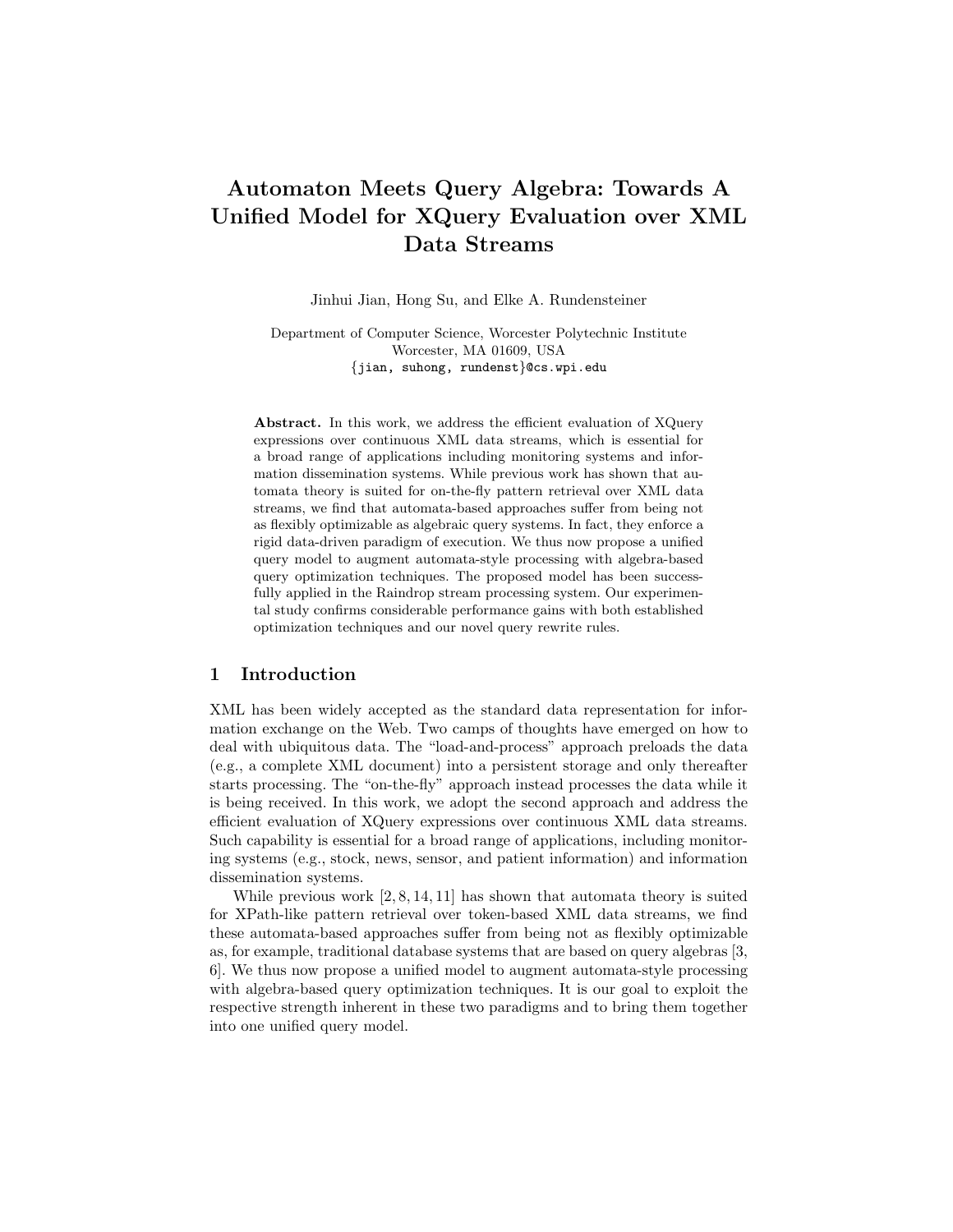We shall focus on flexible integration of automata into query algebras. To the best of our knowledge, we are the first to tackle this flexible integration problem. Previous work applies automata techniques such as NFAs or DFAs in a rather fixed fashion that impairs the potential of query optimization. For example, [11] treats the whole automaton, which is used to scan all XPath-like patterns, as one single query operator, that is, as a "black box" with multiplexed yet fixed functionality. This has some disadvantages. First, it disallows or at least hinders pulling out some of the pattern scans from the automaton. In fact, the trade-off between moving query functionality into and out off the automata is one theme of this paper. Second, because multiple pattern scans are encoded in one single operator, the relationship between these scans is hidden from the topology of a logical plan. Hence traditional query optimization techniques such as equivalent rewriting [3, 6] are not directly applicable. In contrast, we attempt to open the "black box" and create a logical "view" within our algebraic framework. The key advantage of our approach is that it allows us to refine automata in the same manner as refining an algebraic expression (i.e., with equivalent rewriting).

We have implemented a prototype system based on the proposed query model to verify the applicability of established optimization techniques [3, 6] in the context of query plans with automata constructs. We have devised a set of query rewriting rules that can flexibly move query functionality into and out off the automata. All these optimization techniques allow us to reason about query logic at the algebraic level and only thereafter play with the implementation details. Our experimental study confirms considerable performance gains achievable from these optimization techniques.

The rest of the paper is organized as follows. Section 2 summarizes related work. Section 3 presents the overall approach. Sections 4, 5, and 6 describe the three layers in our model, respectively. Section 7 presents the experimental results and our analysis. Section 8 summarizes our conclusion and possible future work.

## 2 Related Work

The emergence of new applications that deal with streaming XML data over the Internet has changed the computing paradigm of information systems. For example, dissemination-based applications [2] now require a system to handle user queries on-the-fly. [2, 8] have adopted automata-based data-driven approaches to deal with this new requirement. Following this data-driven paradigm, [11] employs a set of Finite Machines, [5] employs a Trie data structure, and [14] employs Deterministic Finite Automata (DFA) to perform pattern retrieval over XML streams. These recent works all target some subset of XPath [16] as the query language. With the XQuery language [17] emerging as the *de facto* standard for querying XML data, however, more and more XML applications adopt XQuery to express user requests. This more complex language raises new challenges that must be met by new techniques.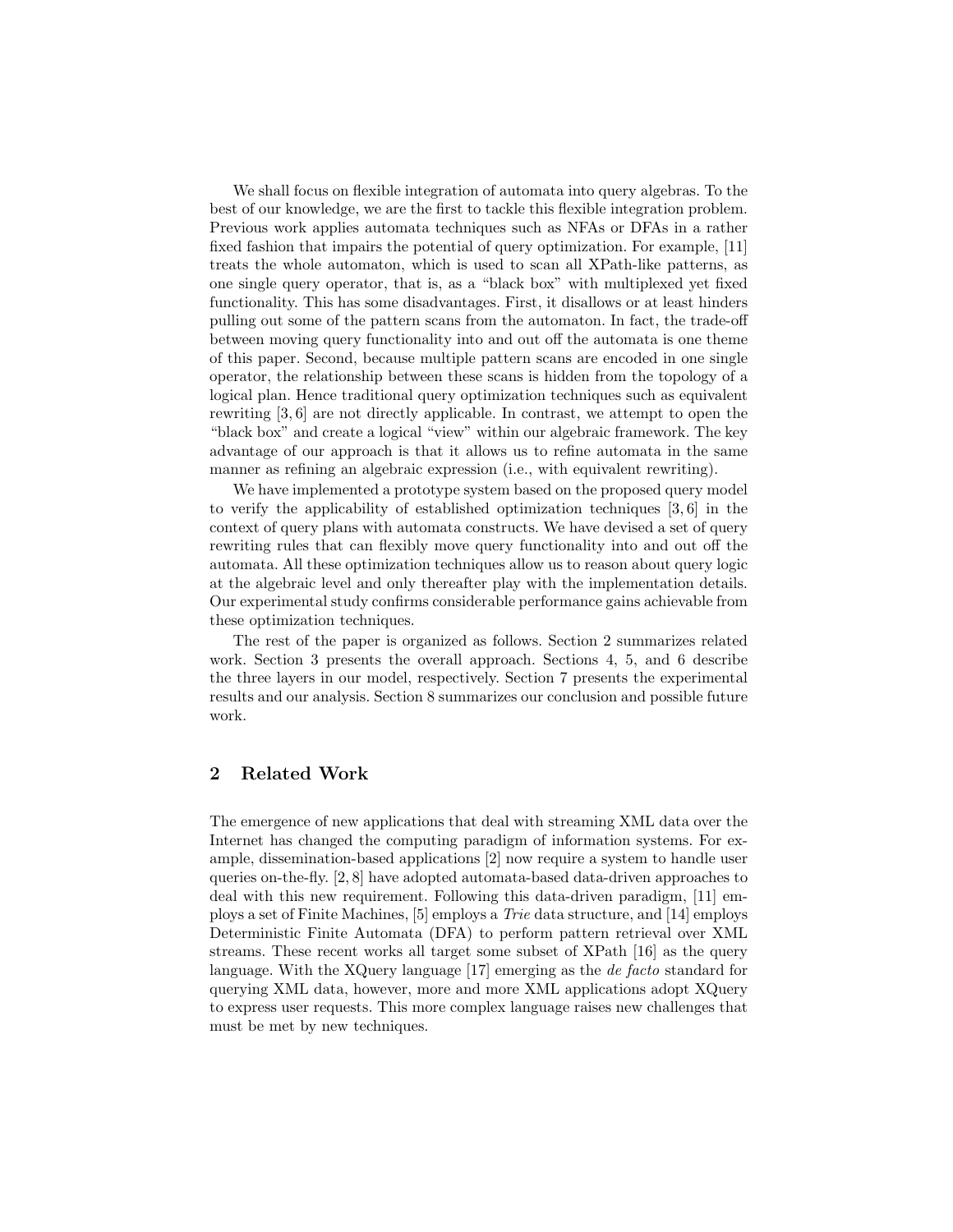[13] applies the concept of an extended transducer to handle XQuery. In short, an XQuery expression is mapped into an XSM (XML Stream Machine). The XSM is consequently translated into a C program and compiled into binary code. The incoming data is then streamed through this system at run time. Note that the data-driven nature of execution is retained. We speculate that this rigidmapping approach has scalability and optimization problems. For example, it is not clear how such a model can be flexibly extended to support multiple queries. It is also unstudied what query optimization techniques can be applied to this rigid automata-based model.

On the other hand, the traditional database literature  $[7, 3, 6, 9]$  has advocated algebraic systems as the suitable foundation for query optimization and evaluation. While a number of recent papers have proposed algebras for XML query evaluation  $[4, 19, 18, 12, 11]$ , none address flexible integration of automata theory into query algebras. [4, 19, 18] focus on querying XML views over relational databases. [12] queries native XML data. Neither can process streaming data. [11] applies automata theory but integrates the automata in a rather fixed fashion, as discussed in Section 1.

## 3 The Raindrop Approach

Our approach faces an intricate trade-off. On the one hand, we want to exploit automata theory to process streaming XML data on-the-fly. On the other hand, we need to overcome the limitations imposed by the automata model and instead exploit query algebra for optimization.

While a number of recent papers  $[2, 8, 11, 14, 13]$  have shown that automata theory is suitable for XML stream processing, we now analyze the limitations of automata in terms of query optimization. Automata such as NFA, DFA, and transducer models enforce data-driven execution, which implies an underling token-based data model. In the XML context, a token is typically represented as a piece of XML data, such as an open tag, a close tag, or a piece of character data (PCDATA). This token-based data model is different from the one adopted in the XQuery language, which instead is a sequence of node-labeled trees [17] or a collection of tree fragments [12]. This mismatch is two-fold. First, tokens are sequential and discrete, while trees are connected and have an internal structure. Second, tokens and trees have different granularities in terms of abstraction.

From the query optimization point of view, mixing these heterogeneous models complicates the optimization. First, the design of operators is more complex because the operators now must process more complex mixed-typed objects. Second, the search for optimal plans may be more expensive because this new mixed data model introduces a new dimension to the search space. Third, different operators may require data types in different data models, which impairs the uniformity of the query model.

Considering the need for both data models and the limitations of arbitrarily mixing them, we now propose a three-layer hierarchical model to resolve this dilemma. The top layer represents the semantics of query plans and thus is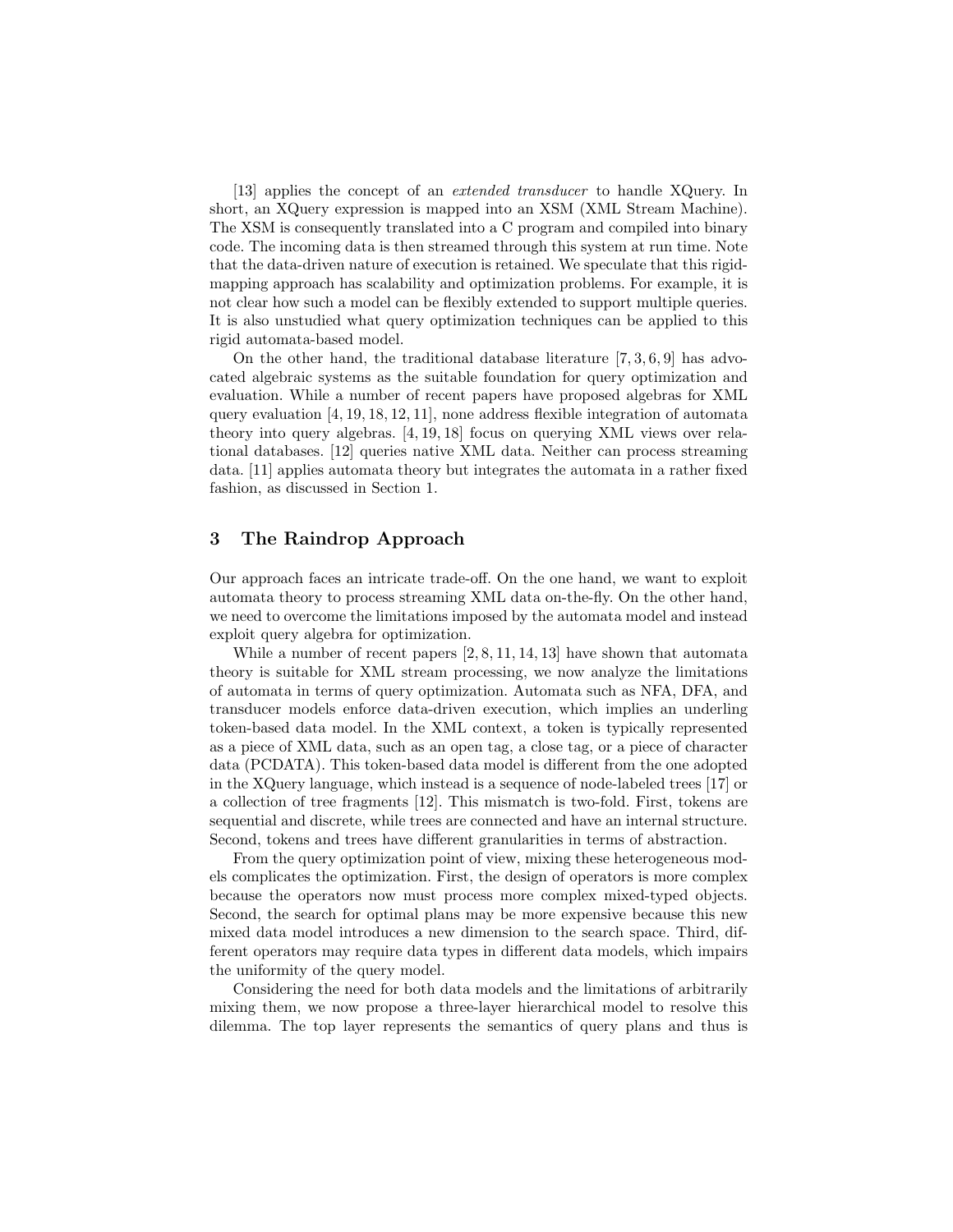

Fig. 1. Three layers in the unified query model

Fig. 2. System components

called logical layer (see Section 4. It serves specifically as the basis for plan optimization, i.e., to find efficient query plans. We adopt the tuple model in this layer to simplify the design of operators and particularly to leverage various established query optimization techniques developed specifically for the tuple model [3, 6]. Note that while the token model is hidden from this layer, the automata flavor of the system is still embodied in, for example, the Extract operators in Figure 4. Hence, we can refine the automata in the same manner as we refine algebraic query plans, thus overcoming the limitations imposed by automata techniques.

The physical layer refines the logical query plan by specific algorithms to implement the functionalities of logical operators (see Section 5. In particular, the physical layer describes how automata techniques are used to implement the automata operators such as Extract and Structural Join. The token-based data model, which is hidden from the logical layer, is made explicit inside each automata operator. Note that this is a hierarchical design where the logical layer describes the overall query plan and the functionality of each operator, while the physical plan describes the internal implementation of each individual operator. Although the token model is made explicit in the physical layer, it is restricted to being exposed only inside each individual operator. It does not impair the homogeneity of the data model at the logical layer.

The runtime layer describes the overall execution strategy for a query plan. It specifies the control and coordination for each physical operator. In particular, we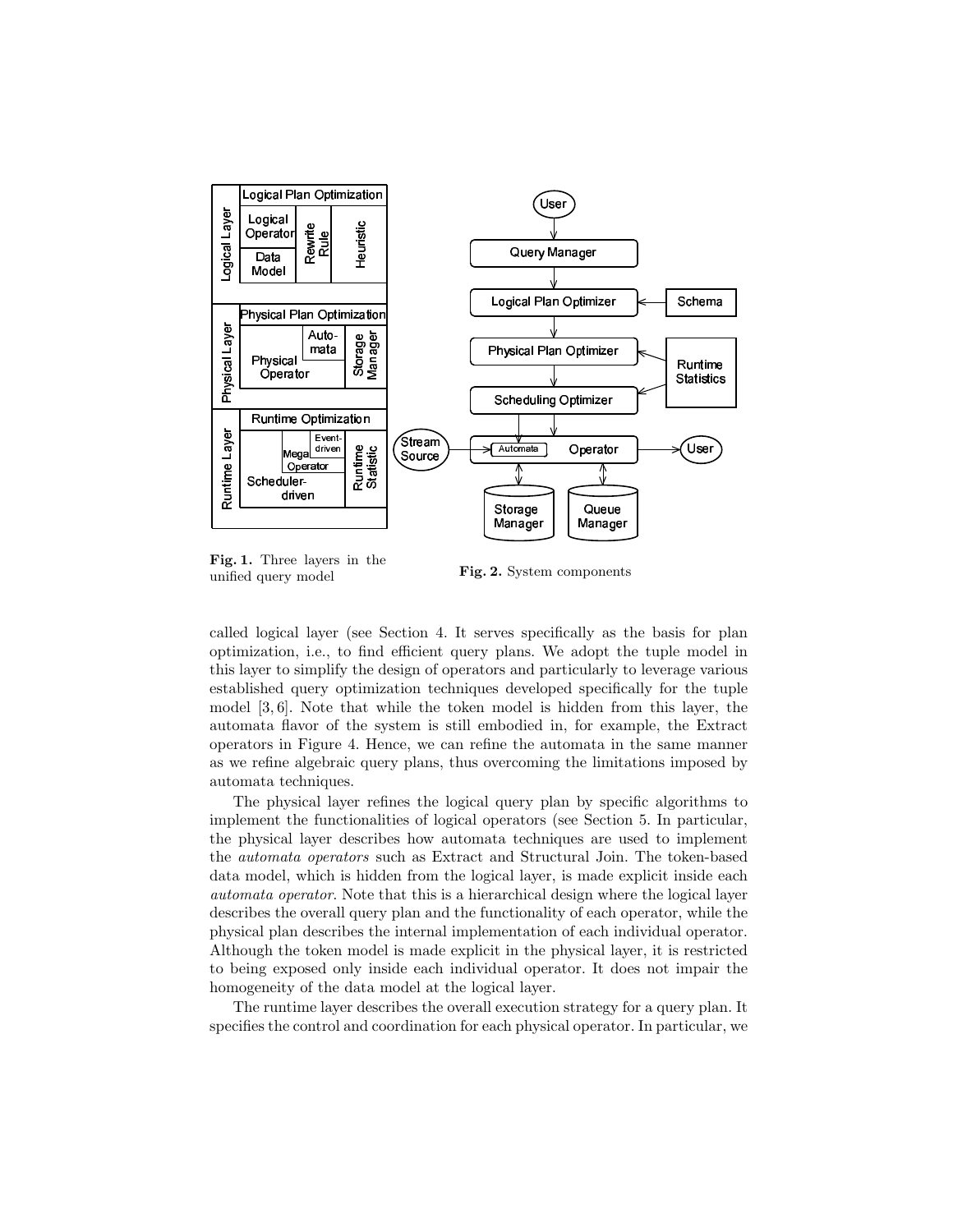devise a two-level control mechanism that integrates the data-driven execution strategy common for automata with more flexible execution strategies such as the the traditional iterator-based evaluation strategy or the more recently proposed scheduler-driven strategies. We employ the concept of mega operator to bridge these two execution levels, as explained in Sectionruntime.

## 4 The Logical Layer

#### 4.1 The Data Model

Because [17] has defined the XQuery data model for query evaluation, we now first explain why we in addition need yet another data model. According to [17], a data model defines the logical view of (1) the source data and (2) the intermediate data of query expressions (i.e., the inputs and outputs of query operators). In the XQuery data model, source data is defined as node-labeled trees augmented with node identity, while intermediate data is defined as a sequence of zero or more items, each either a node or an atomic value.

We cannot directly adopt the *XQuery data model* to query streaming XML data. First, streaming XML data can be more naturally viewed as a sequence of discrete tokens, where a token can be an open tag, a close tag, or a PCDATA. In fact, the node-labeled tree view of an XML data stream is incomplete until after the stream is wholly received and parsed.

Second, the XQuery Data Model is not suitable for pipelining the execution. To make it clear, we shall draw a comparison with the relational data model [7], which is based on sets of tuples. A relational algebraic query plan usually ignores whether it will be executed in a pipelining fashion or in an iterative fashion. In other words, the execution strategy is left out off the logical query model. This design is feasible, however, only because the *relational data model* has a natural atomic execution unit, i.e., a tuple. A query plan executor can choose whatever execution strategy without breaking this atomic unit. In the XML realm, however, such an atomic unit is not directly available because of its arbitrarily nested structure. In fact, many approaches such as the one suggested by the XQuery data model consider the complete XML document as a unit, and thus exclude the possibility of pipelined execution. Going to another extreme, [13] considers each XML data token as an atomic unit. As discussed in previous sections, this purely token-based approach is rigid and at times too low-level.

Based on the above observations, we now define our logical data model. We shall adopt  $\langle \text{tag} \rangle$  to denote XML tags, [...] for a list (or a sequence),  $\langle ... \rangle$ for a tuple, with each field in the tuple bound to an attribute name (i.e., the named perspective in [1]). We shall use  $\circ$  for tuple concatenation and  $\pi$  for tuple projection.

1) We define the source XML streams to be sequences of tokens, where a token can be an open tag, a close tag, or a piece of character data (PCDATA). Formally, we define  $\mathcal T$ , the domain of tokens, as:

$$
\mathcal{T} = \{ \langle x \rangle | x \in \mathcal{E} \} \cup \{ \langle x \rangle | x \in \mathcal{E} \} \cup \{ d | d \in \mathcal{D} \}
$$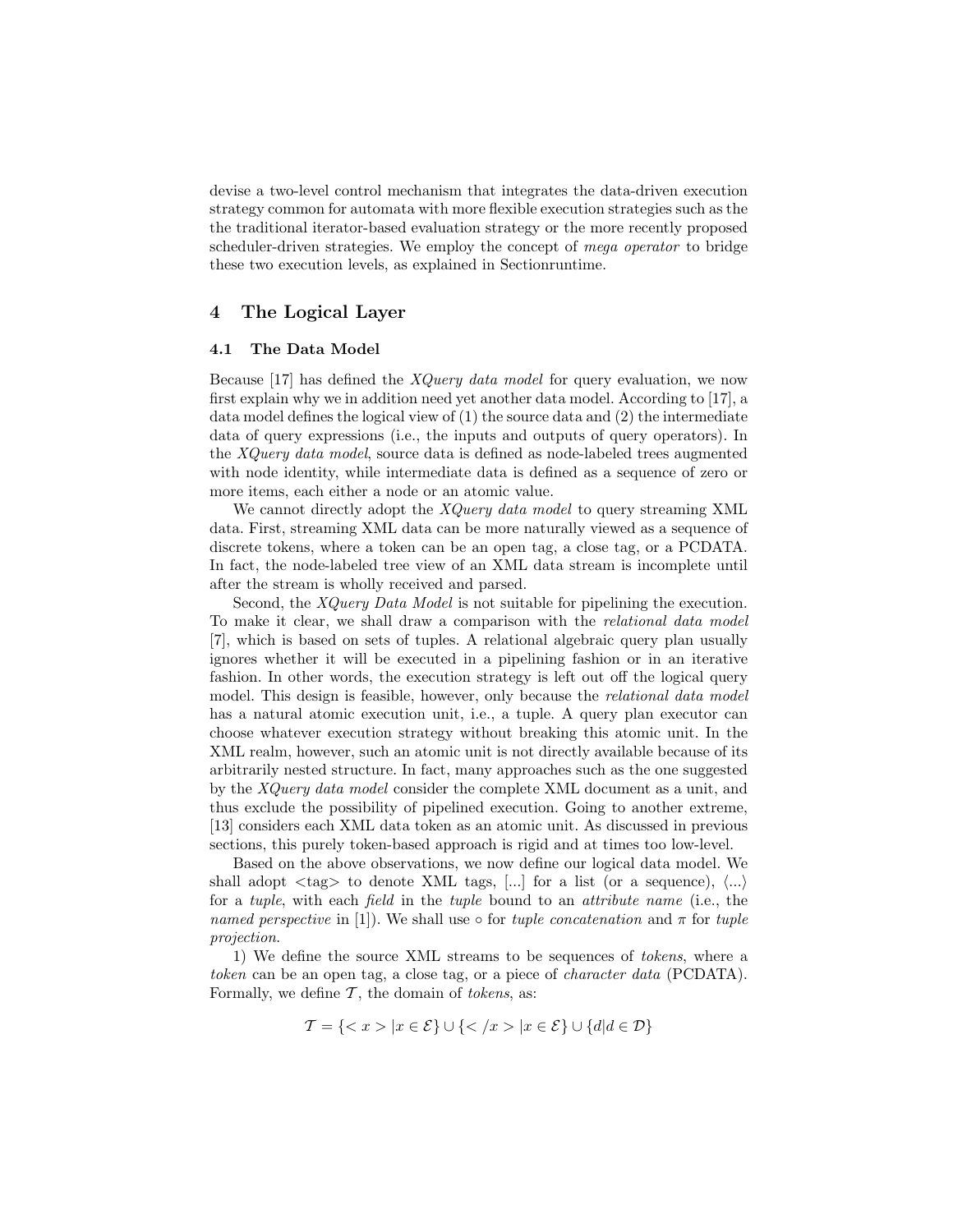where  $\mathcal E$  is the domain of XML element names and  $\mathcal D$  is the domain of *character* data (strings).

2) We define intermediate data of query expressions (i.e., the inputs and outputs of query operators) to be a sequence of zero or more tuples, with each field in a tuple being a sequence of zero or more *items*. Each *item* is either an  $XML\ node$  or an *atomic value*. Formally, we define  $P$ , the domain of *tuples* as:

$$
\mathcal{F} = \{ [v_1, ..., v_n] \mid v_i \in \mathcal{A} \cup \mathcal{X}, n \text{ is the size of a field} \}
$$

$$
\mathcal{P} = \{ \langle f_1, ..., f_n \rangle | f_i \in \mathcal{F}, n \text{ is the arity of a tuple} \}
$$

where  $\mathcal F$  is the domain of fields,  $\mathcal A$  is the domain of atomic values, and  $\mathcal X$  is the domain of XML nodes.

#### 4.2 The Logical Operators

Following the data model defined above, every logical operator accepts a sequence of tuples as input and produces a sequence of tuples as output. We distinguish between two classes of operators. The pattern retrieval operators, such as Navigate, Extract, and Structural Join, are designed to locate XML elements specified by XPath expressions. The *filtering and construction operators*, such as Select, Join, and Tagger, are designed to filter data and construct nested data fragments. Considering the limitation of space, here we only show details of the pattern retrieval operators. For the filtering and construction operators, readers are referred to [19]. For illustrative purposes, we shall follow a simple running example as shown in Figures 3 and 4.



Fig. 3. Example document and query

Fig. 4. Two equivalent query plans

**NavigateUnnest**  $\Phi_{ep, path}(T) = [t \circ \langle f \rangle | t \leftarrow T, f \leftarrow follow(\pi_{ep}(t), path)]$ 

The follow operation denotes the "descendant" relation in [16] and returns a sequence of descendent elements of the first argument. The NavigateUnnest operator finds all descendants of the entry point ep in tuple t that conform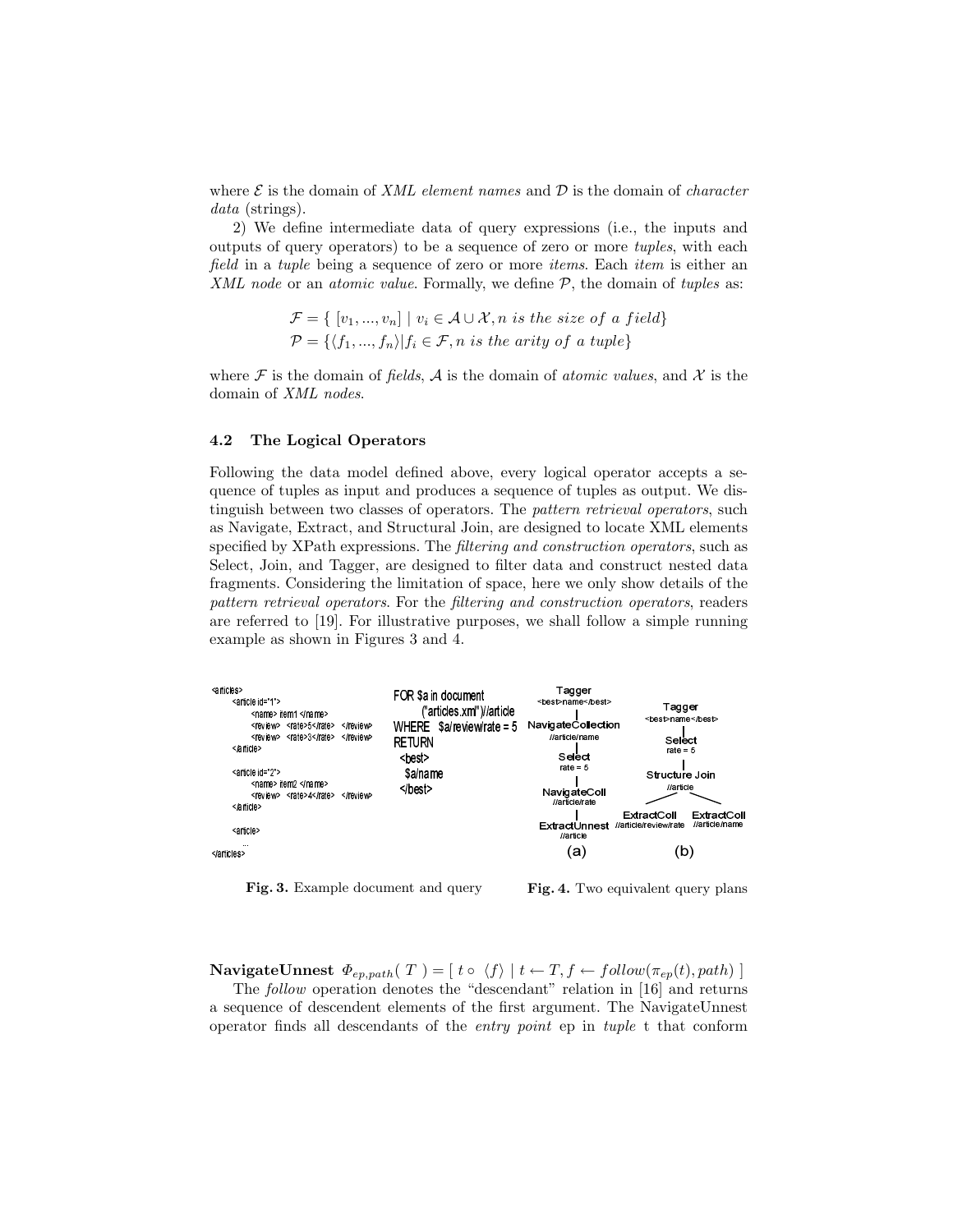to the XPath expression path. An output tuple is constructed for each such descendant by inserting the descendant as a field into the input tuple. For example, let tuple list  $T = [\langle article \rangle]$ , where "article" is the first article element in Figure 3, and let \$a denote the attribute name of "article", then  $\Phi_{\$a//article/rate}$   $(T) = [\langle article, r_1 \rangle, \langle article, r_2 \rangle]$ , where "r1" and "r2" are the two "rate" descendants of "article".

NavigateCollection  $\phi_{ep, path}(\tau) = [t \circ \langle f \rangle | t \leftarrow \tau, f = [f' | f' \leftarrow$  $follow(\pi_{ep}(t), path)$  | |

This operator again finds all descendants of the *entry point* ep in tuple t that conform to the XPath expression path. One collection, constructed from all descendent elements, is then concatenated to the input tuple as a field. Following the above example,  $\phi_{\$a,//article/rate}(T) = [\langle article, [r_1, r_2] \rangle].$ 

ExtractUnnest  $\Psi_{str, path} ( ) = [ \langle n \rangle | n \leftarrow follow(str, path) ]$ 

This operator identifies from the input data stream str (i.e., the root element) all XML elements that conform to the given XPath expression path. A new tuple is generated for each matched element. For example, let the stream name of the document in Figure 3 be "articles.xml",  $\Psi_{\text{a}}$ <sub>articles.xml"</sub>,//article/review/rate() =  $[\langle r_1\rangle,\langle r_2\rangle,...,\langle r_n\rangle ]$ , where  $r_1, r_2,...r_n$  are "rate" elements conforming to "//article/review/rate".

An ExtractUnnest operator does not take in any input tuples. Instead, as will be further explained in the physical layer, the operator's internal mechanism, namely its associated automaton, is responsible for analyzing the input stream and extracting the desired data. This association with the automaton does not affect the semantics of the operator; it is simply an implementation issue. Hence optimization techniques such as query rewriting are not restricted by the data model and the execution strategy that are imposed by automata theory.

ExtractCollection  $\psi_{str, path}$  $( ) = [ \langle n \rangle | n = [ n' | n' \leftarrow follow(str, path ) ] ]$ 

This operator identifies from the input data stream str all XML elements that conform to the XPath expression path. A collection, composed of all such elements, is then used as the only field for the output tuple. For example,  $\Psi_{\text{a}}(t) = [\langle r_1, r_2, ..., r_n] \rangle]$ . Similar to an ExtractUnnest operator, an ExtractCollection operator does not take in any input tuples, but instead generates the output using its internal mechanism.

Structural Join  $X \bowtie_{path} Y = [t_x \circ t_y \mid t_x \leftarrow X; t_y \leftarrow Y; precede(t_x, path) =$  $precede(t_y, path)]$ 

The precede operation denotes the "ancester" relation in [16]. The Structural Join operator concatenates input tuples based on their structural relationship such as common ancestor. For example,  $[\langle [ r_1, r_2, r_3] \rangle ] \, \simeq$  $[ \langle [ n_1, n_2 ] \rangle ] = [ \langle [ r_1, r_2 ], n_1 \rangle, \langle r_3, n_2 \rangle ]$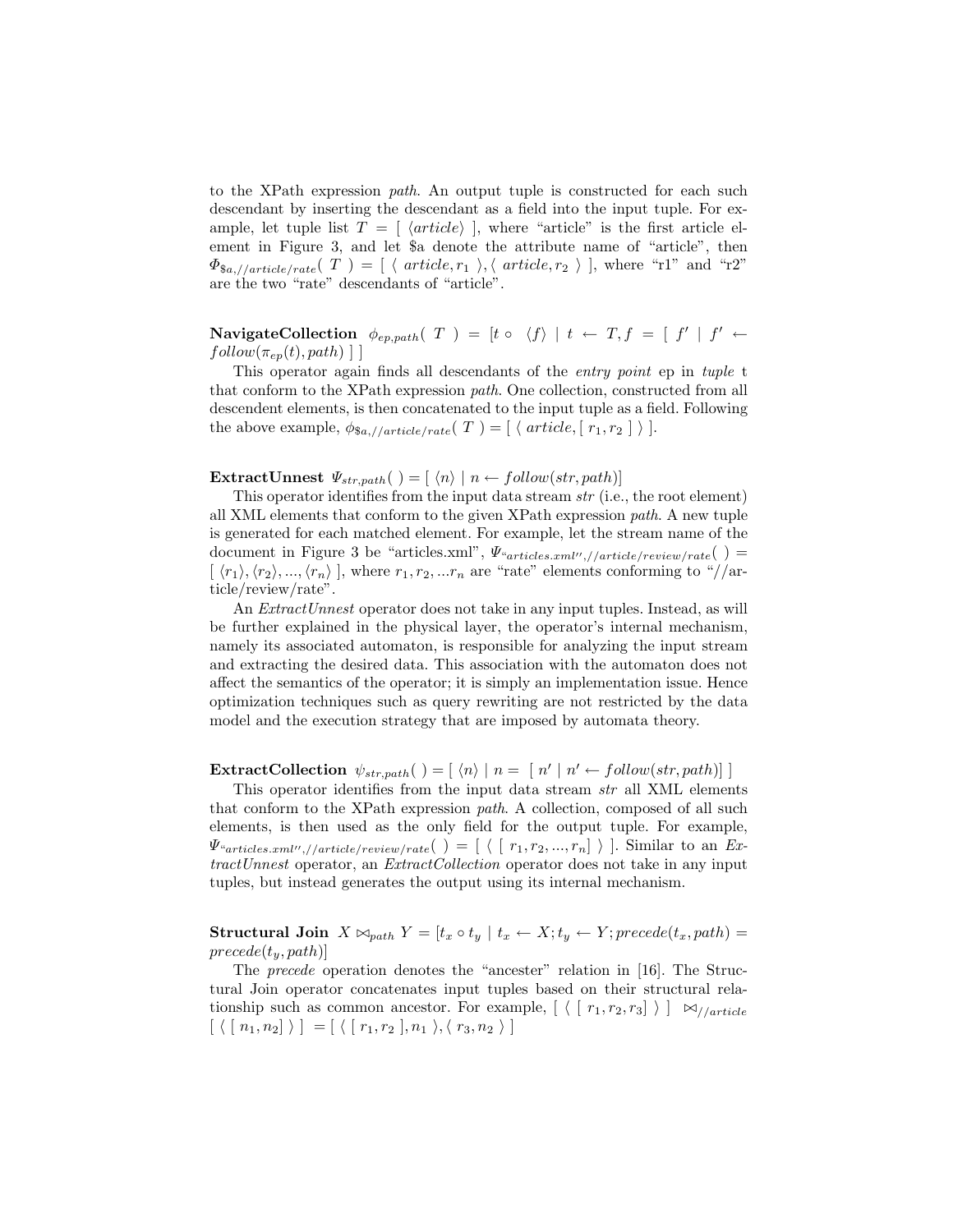Although a Structural Join operator can be implemented like a traditional join, i.e., by value comparisons, it can be more efficiently implemented using an associated automaton. Again this association does not affect the operator's formal semantics. Hence we can take advantage of automata theory without being restricted by its implied limitations in terms of optimization.

#### 4.3 The Potential Query Rewriting

Now we discuss the optimization opportunity provided by the proposed algebra. Due to the space limitation here we only discuss rewrites on pattern retrieval operators. Readers are are referred to [19] for other rules. The two plans in Figure 4 are equivalent. Plan 4(a) uses an Extract operator to grab "article" elements and two Navigate operators to identify proper descendants of the "article". This is a top-down dissection process in which higher level XML nodes are first grabbed and then lower level XML nodes are identified by navigating into the higher lever node. In contrast, two Extract operators in plan 4(b) first grab lower level nodes and a Structural Join operator then joins the lower level nodes by matching their common parent. This can be viewed as a bottom-up construction process.

Formally, Plan 4(a) can be transfromed into Plan 4(b) using the following rules:

$$
\phi_{\$a,p_1}(\phi_{\$a,p_2}(\psi_{str,p_3})) = \psi_{str,p_1} \bowtie_{p_3} \psi_{str,p_2}
$$

$$
\sigma_{cond}(\phi_{\$a,p}) = \phi_{\$a,p}(\sigma_{cond})
$$

Where the attribute name \$a denotes the output of  $\psi_{str,p_3}$ , the XPath expression  $p_3$  is the common prefix of  $p_1$  and  $p_2$ , str is an XML data stream,  $\sigma$  denotes a Select operator, and the condition *cond* is independent of the attribute \$a.

### 5 The Physical Layer

#### 5.1 Applying Automata

We resort to NFA to implement the *automata operators* such as Extract and Structural Join. Each automata operator is associated with an NFA. Each NFA is constructed to recognize one given XPath expression. All related NFAs, i.e., whose XPath expressions are based on the same input stream, are merged into one single NFA for sharing computation. Such NFA construction and merging is a well-studied topic in the literature [8]. We differ from previous work, however, in the operations undertaking by the sequence of accepting events.

Figure 5 shows a partial plan with its associated NFA (after merging). State 3 together with all its preceding states is constructed to recognize the expression "//article/name". For each "name" element, State 3 will be activated twice, one for the open tag " $\langle$ name $\rangle$ " and the other for the close tag " $\langle$ /name $\rangle$ ". The associated operator (i.e., the one connected to State 3 as shown in Figure 5) is invoked by the close tag. This seemingly simple scheme is actually very powerful when multiple operators are invoked in a specific order, as will be shown below.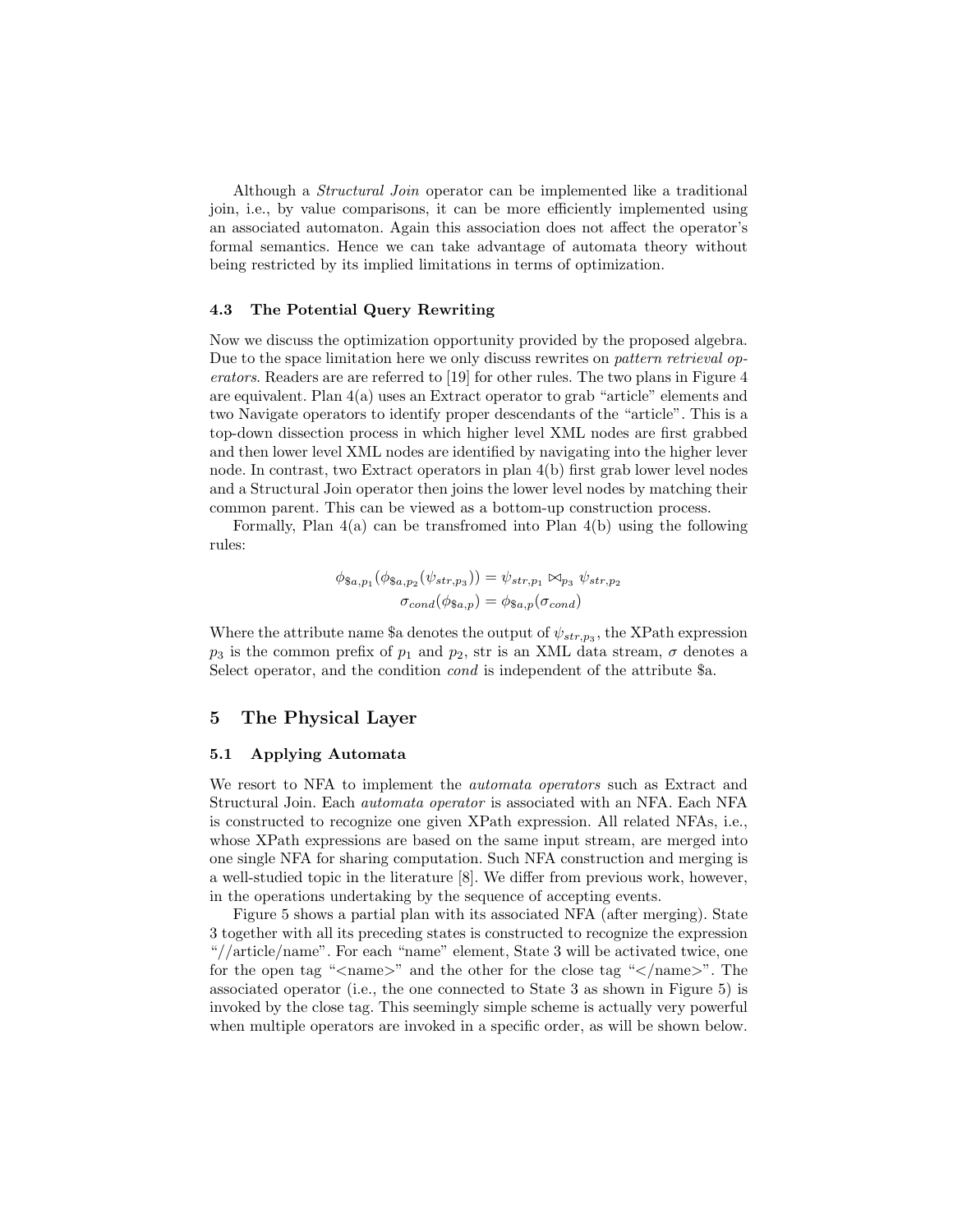

Fig. 5. Physical operators and their associated automaton

#### 5.2 Implementing Physical Operators

Extract An Extract operator has two steps: first assembling input tokens that conform to a given XPath expression into XML elements and second encapsulating the elements into tuples. Although each Extract operator may look for elements conforming to different XPaths, these elements may often overlap. Take the document in Figure 3 for example. There may be an Extract operator looking for "//article" and another for "//article/review/rate", i.e., the former element contains the latter. It is naive to store them separately. Hence we adopt a centralized approach to perform the first step.

An XML element can be viewed as a token connected to other tokens. Hence the assembly process is a matter of connecting proper tokens. Take the plan in Figure 5 for example. Suppose the open tag "<article>" comes from the stream, and we are now at state 2. It is easy to conclude that whatever next open tag is encountered, it must be a child of "article". In general, a context node is maintained during runtime and is set to the document root at the initialization. Every incoming open tag is connected to the context node and becomes the new context node; every incoming close tag resets the context node to the previous context node by referring to a context stack.

The second step, i.e., encapsulating proper elements into tuples, is performed by the Extract operators. Recall that automata operators are invoked by close tags. Take Figure 5 as example. The Extract operator at the left hand side is associated with state 3, which will invoke the operator when a " $\langle$ /name $\rangle$ " arrives. Note that all descendent tokens of a particular "name" element, e.g., its Text, must come between " $\langle$ name $\rangle$ " and the corresponding " $\langle$ /name $\rangle$ " tags. Hence before invoking the Extract operator, we would have assembled a complete "name" element by the first step. This element will be passed to the operator and will be put into a tuple.

Structural Join [12] points out that "an efficient implementation of structural join is critical in determining the overall performance of an XML query processing system". While naive structural join algorithms would take a high-order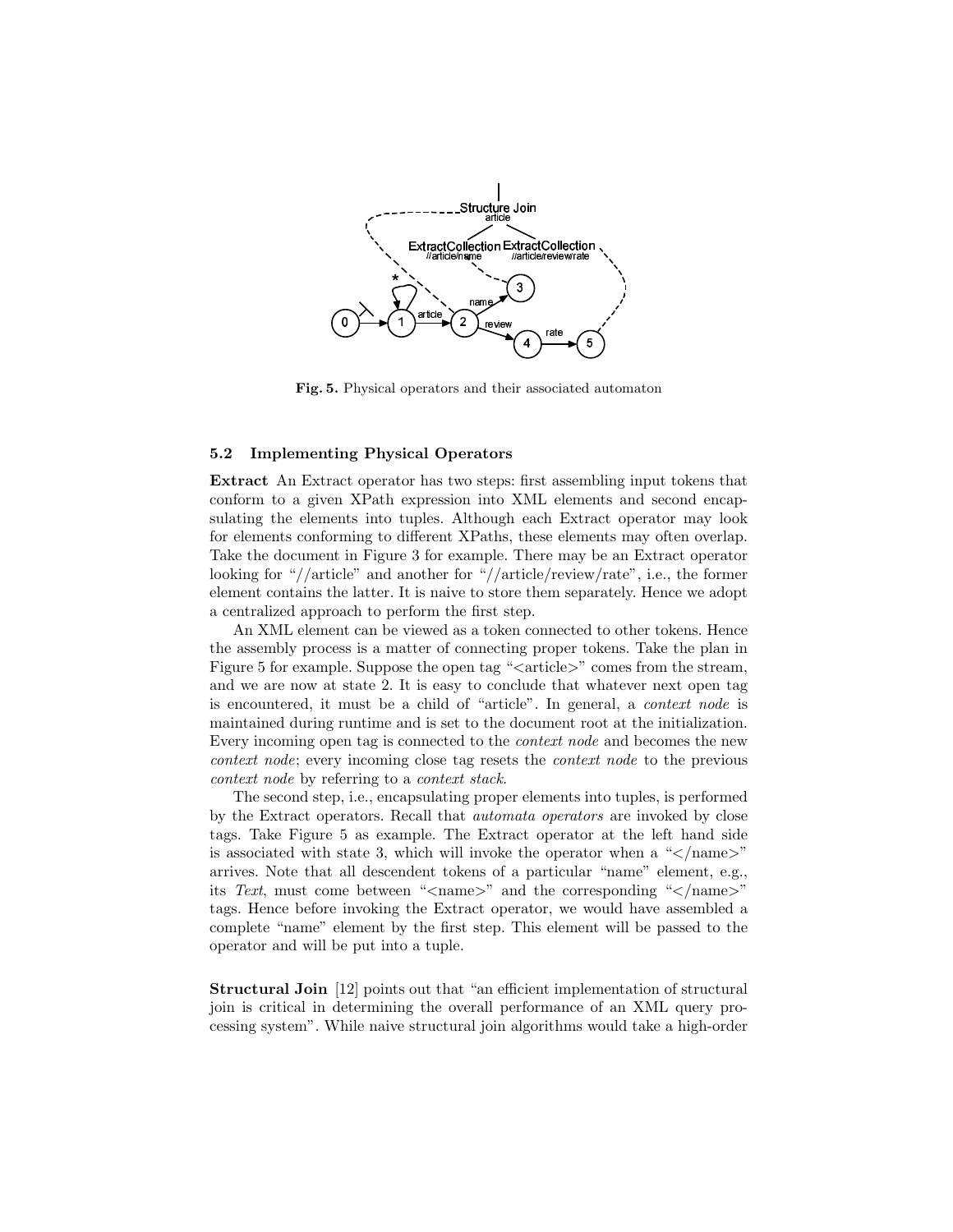polynomial time, we now propose the JIT (Just-In-Time) Structural Join algorithm. This join algorithm exploits the sequentiality of stream tokens and takes linear time.

The algorithm is simple. When a Structural Join operator is invoked by its associated NFA, it makes a cross product out of all its inputs. The cross product is guaranteed to be the correct output. The trick is the timing of invocation. Take the document in Figure 3 and the plan in Figure 5 as example. The Structural Join is first invoked on the first "</article>". At this time, the output of the left Extract is  $\langle n_1 \rangle$ , and the output of the right Extract is  $\langle r_1, r_2 \rangle$ , where  $n_1, r_1$ , and  $r_2$  are defined in Section 4.2. It is obvious that  $n_1, r_1$ , and  $r_2$  are descendants of the first "article" element. Hence the cross product  $\langle n_1, [ r_1, r_2 ] \rangle$  is the correct output. Similarly, every consequent invocation of the Structural Join must have descendants of the current "article" element as input, because descendants of the previous "article" element would have been consumed by the previous invocation of the Structural Join and descendants of future "article" elements have not yet come. Because no value comparison is involved, the complexity of the JIT join is equal to the complexity of output tuple construction, hence linear in the output size.

Other Operators Other operators such as Join, Select, and Navigate are rather generic and can be found in other XQuery engines [19, 18]. We skip further description here.

#### 6 The Runtime Layer

A general assumption in stream systems is that data arrival is unpredictable [15]. This characteristic makes the demand-driven execution strategies [10] not directly applicable in the stream context. One solution is to let the incoming data "drive" the execution, which leads to a purely data-driven (or event-driven) execution strategy. This approach is adopted by for example [13]. The disadvantage is its rigidity: every incoming data token will trigger a fixed sequence of operations immediately. This rigidity excludes the possibility of deferring certain operations and then batching their processing, which may be more efficient because the cost of context switching between operators can be reduced.

Another solution [15] uses a *global scheduler* who calls the *run* methods of query operators based on a variety of scheduling strategies. The disadvantage is its over generality. In principle the scheduler-driven strategy subsumes the data-driven strategy, i.e., the general strategy can simulate the rigid one. It is easy to conceive, however, that this simulation may be less efficient than directly applying the data-driven strategy because of the cost in making such scheduling decisions.

In this paper, we adopt a hierarchical approach to integrate both the datadriven and the scheduler-driven strategies by employing a mega operator. We organize a physical operator plan into two levels as shown in Figure 6. The top level plan is composed of all non-automata operators, while the bottom level is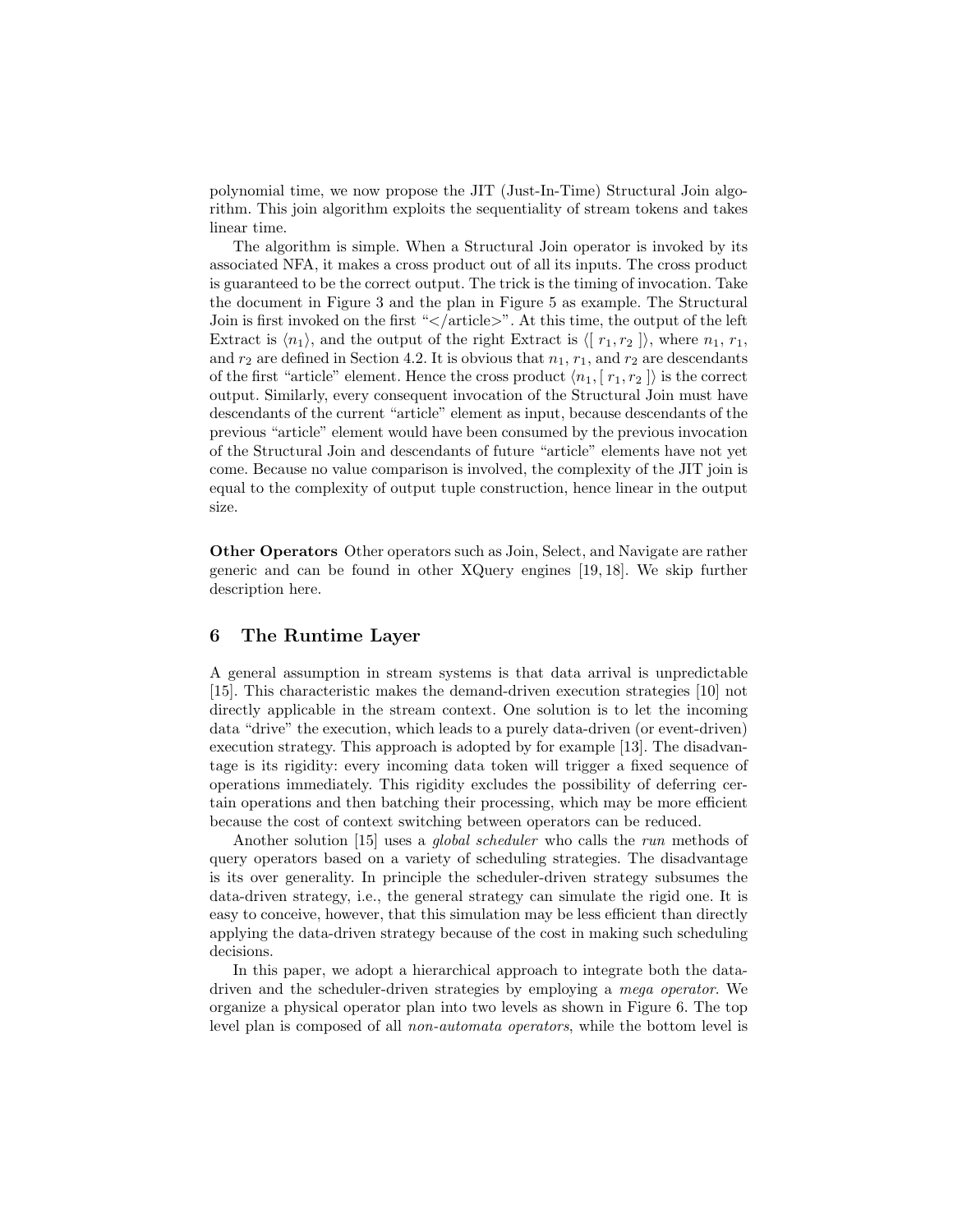



Fig. 6. Two-level scheduling

Fig. 7. Two-level data passing

composed of automata operators. A mega operator encapsulates a set of automata operators at the bottom level and represents this subplan as one operator at the top level, as shown in Figure 7. Each bottom level plan is controlled by an NFA, while the top level plan is flexibly governed by the global scheduler. When a mega operator is invoked by the global scheduler, it takes the outputs from the bottom level plan and transfers them to the top level plan.

## 7 Experimental Evaluation

Our evaluation studies the trade-offs between moving query functionality into and out off the automata. This is to be compared with previous work  $[8, 11]$ which offers no such flexibility and instead assumes (or even advocates) maximal pattern retrieval push-down.

We have implemented our prototype system with Java 1.4. All experiments are conducted on a Pentium-III 800Mhz processor with 384 MB memory running Windows 2000. The JVM is initialized with 256 MB heap space. Garbage collection is explicitly invoked to avoid interference. Every experiment is repeated at least 10 times.

The test data is synthetically generated similar to the document in Figure 3. The data size is 9.0 MB. The user queries are similar to the one in Figure 3, with slight modifications on the  $RETURN$  clause to include more path bindings. Accordingly, the query plans are similar to those in Figure 4. We call plan (a) "bottom-most navigation only"(BMNO), and plan (b) "all navigation"(AN). We make another plan using equivalent rewrite rules to push the selection into the automata, which is called "all navigation and selection"(ANS).

Our first experiment compares the three push-down strategies. Figures 8 and 9 illustrate their performances in different settings, i.e., different workloads and selectivities. BMNO wins in Figure 8 (i.e., the output rate is higher and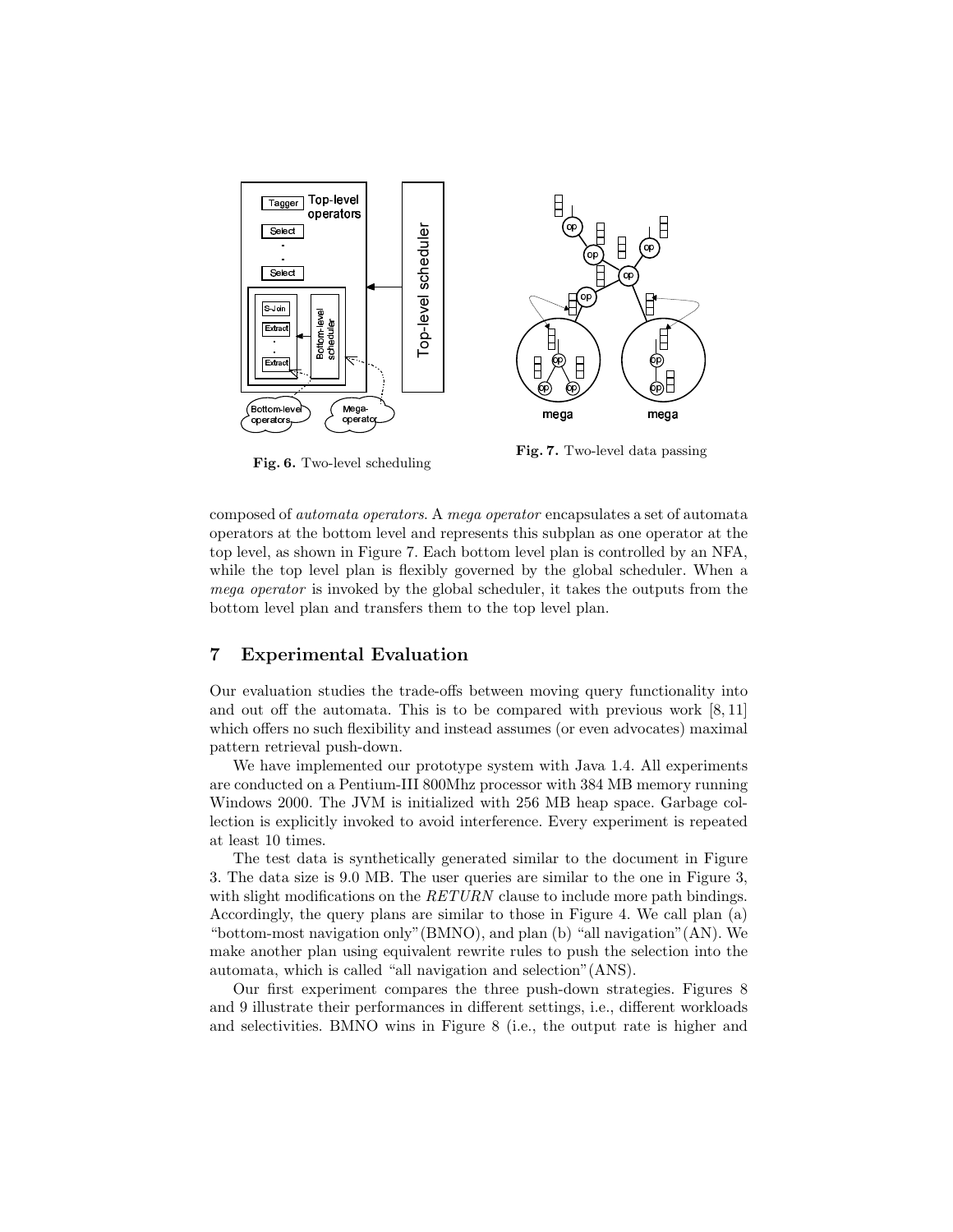

Fig. 8. Output rate with low workload and Fig. 9. Output rate with high workload high selectivity and low selectivity

the finishing time is shorter) while AN and ANS win in Figure 9. Clearly both workload and selectivity affect the result. This justifies our effort to allow for flexible query rewriting even in this new automata context.



Fig. 10. Comparing different workloads Fig. 11. Comparing different workloads with selectivity  $= 5\%$ 

with selectivity  $= 90\%$ 

Our second experiment analyzes the three strategies in terms of different workloads, in particular, different numbers of path expressions in a query. Figures 10 and 11 illustrate the same interesting pattern as the first experiment. But this time we see that with low selectivity (Figure 10), BMNO outperforms AN and ANS. In fact, higher workloads further enlarge the gap between them. In contrast, with high selectivity (Figure 11), AN and ANS outperform BMNO. The gap also increases with a higher workload. Intuitively, this is because automata are efficient in pattern retrieval, especially when the retrieval of several patterns is encoded into one automaton. Hence in Figure 11 the more aggressive pushdown strategies (AN and ANS) outperform the less aggressive one (BMNO). However, evaluating all bindings together in the automaton disallows for early selection, a well-established optimization technique in the database literature.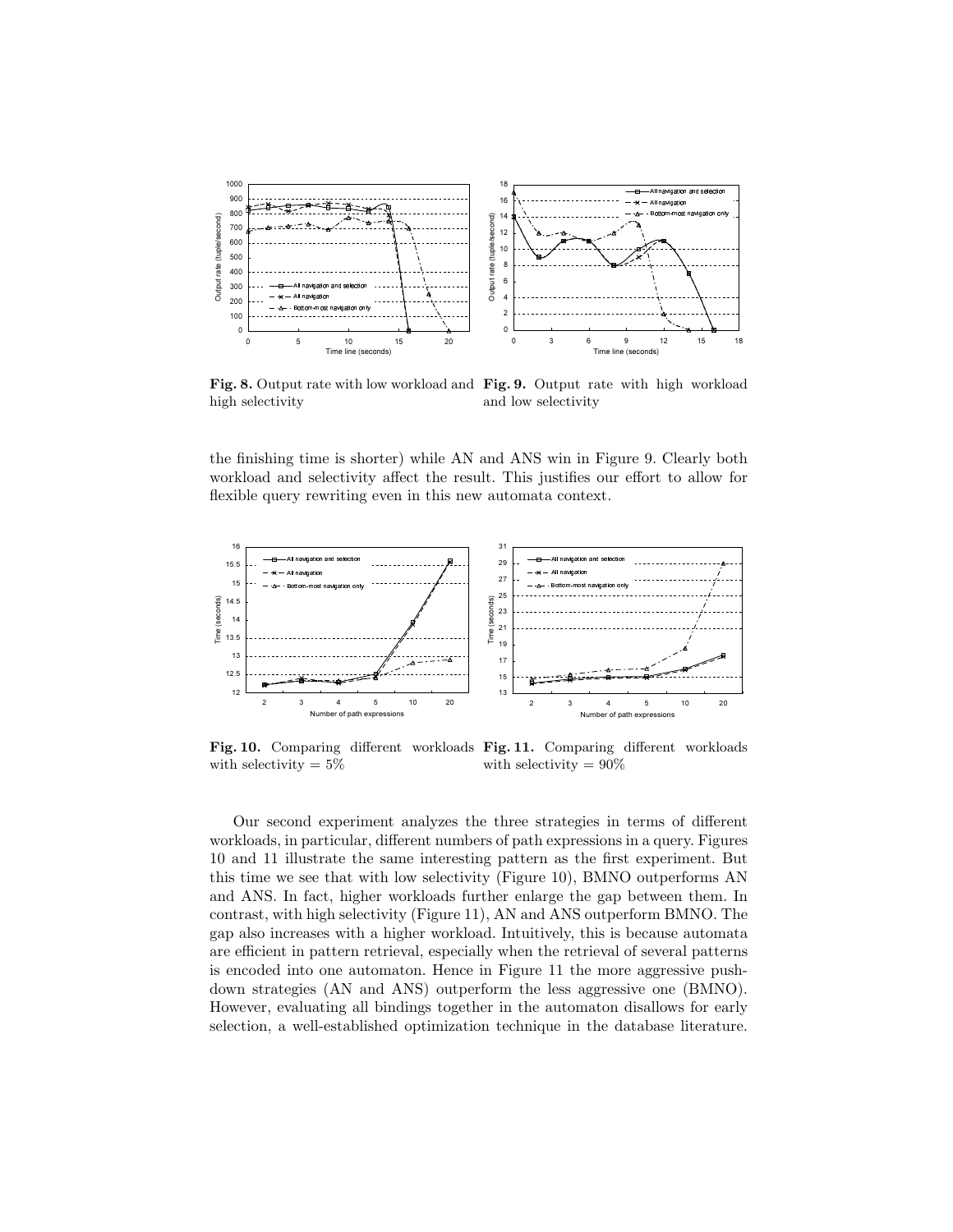For example, in the query plan shown in Figure 4 (b), the Selection is evaluated before the top-most Navigation. Hence we can reduce the cost of Navigation to all "articles" elements without a "rate-5" review. When selectivity is low, such optimization can save a lot of work, as illustrated in Figure 10.



Fig. 12. Comparing different selectivity Fig. 13. Comparing different selectivity with numBinding  $= 2$ ) with numBinding  $= 20$ 

We now look more closely at the relationship of selectivity and performance. With low workloads, Figure 12 shows that the performance difference is small. But with higher workloads, this difference is enlarged, as in Figure 13. We can see clearly that with a selectivity less than 40%, BMNO outperforms the other two. The smaller the selectivity, the larger the difference. With a selectivity greater than 40%, both AN and ANS outperform BMNO. Their difference also increases when the selectivity becomes larger. This is the trade-off we expect and which our unified framework is empowered to exploit.

## 8 Conclusion

We have presented a unified model for efficient evaluation of XQuery expressions over streaming XML data. The key feature of this model is its power in flexibly integrating automata theory into an algebraic query framework. Unlike any of the previous work, this power facilitates various established query optimization techniques to be applied in the automata context. It also allows for novel optimization techniques such as rewrite rules that can flexibly change the functionality implemented by the automata-based operators. Our experimental study confirms that these optimization techniques indeed result in a variety of interesting performance trade-offs that can be exploited for efficient query processing. However, this paper serves only as the first step towards a full-fledged framework for XML stream systems. It is a solid foundation for making various optimization techniques possible in the XML stream context.